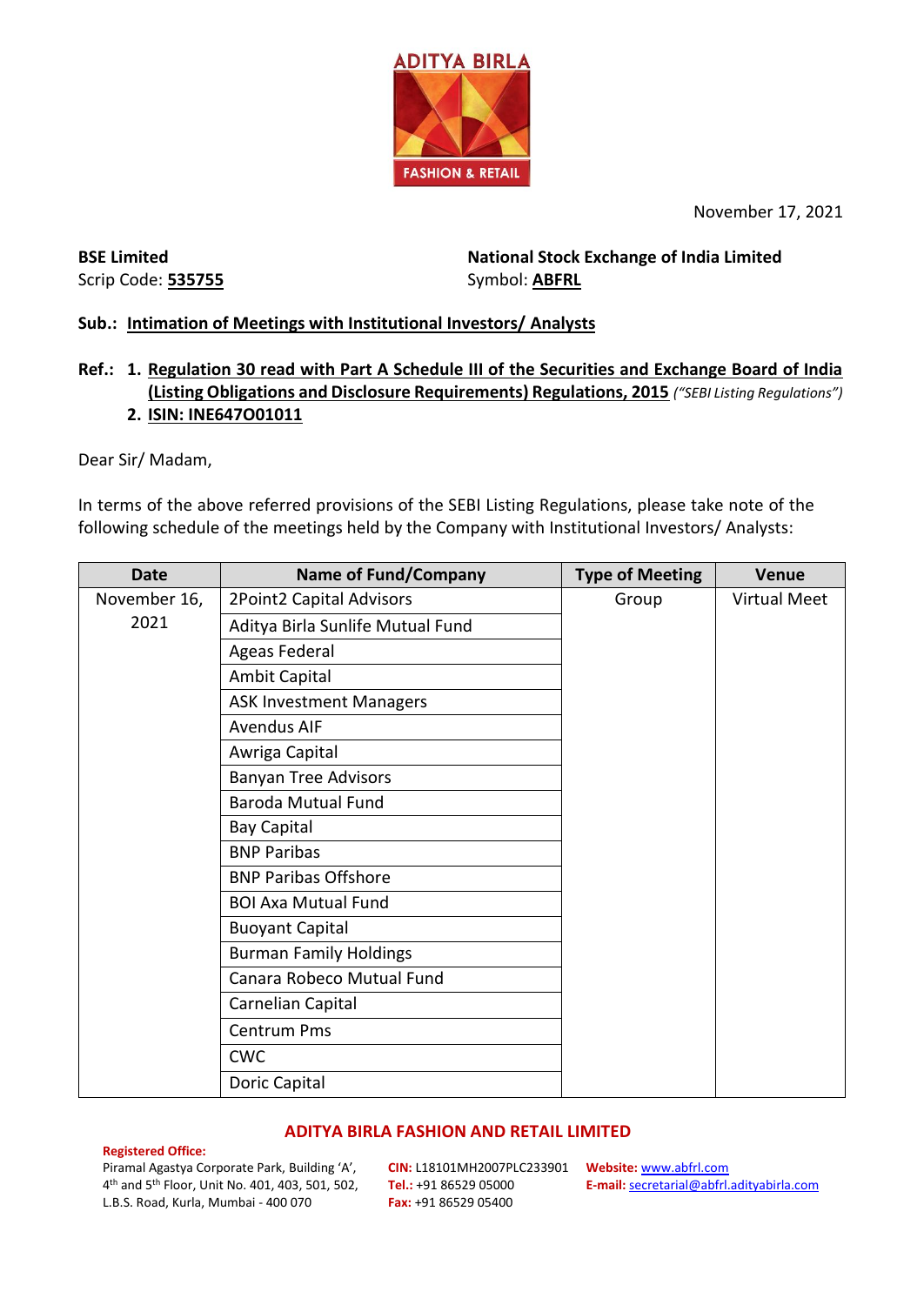

| <b>Date</b> | <b>Name of Fund/Company</b>          | <b>Type of Meeting</b> | <b>Venue</b> |
|-------------|--------------------------------------|------------------------|--------------|
|             | Dymon Asia Capital                   |                        |              |
|             | East Lane Capital                    |                        |              |
|             | <b>Edelweiss</b>                     |                        |              |
|             | <b>Emkay Emerging Stars Fund</b>     |                        |              |
|             | <b>Enam Asset Management Company</b> |                        |              |
|             | <b>Endurance Capital Partners</b>    |                        |              |
|             | <b>Entrust Family Office</b>         |                        |              |
|             | Exide Life Insurance Company         |                        |              |
|             | Franklin Templeton Investments       |                        |              |
|             | Gaja Capital                         |                        |              |
|             | Gmail                                |                        |              |
|             | <b>HDFC Life</b>                     |                        |              |
|             | <b>HSBC Canara Life Insurance</b>    |                        |              |
|             | <b>IIFL Asset Management</b>         |                        |              |
|             | Incred Asset Management Company      |                        |              |
|             | <b>Indiabulls Mutual Fund</b>        |                        |              |
|             | Indiafirst Life Insurance Company    |                        |              |
|             | Infina Finance Private               |                        |              |
|             | iThought Financial Consulting        |                        |              |
|             | <b>ITI AIF</b>                       |                        |              |
|             | <b>ITI Mutual Fund</b>               |                        |              |
|             | Julius Baer Group                    |                        |              |
|             | Karma Capital                        |                        |              |
|             | Kotak Investment Advisors            |                        |              |
|             | Lapis India Capital                  |                        |              |
|             | <b>LIC Mutual Fund</b>               |                        |              |
|             | Mahindra Manulife Mutual Fund        |                        |              |
|             | <b>Marcellus Investment Managers</b> |                        |              |
|             | Mirabilis Investment Trust           |                        |              |
|             | <b>Motilal Oswal AMC</b>             |                        |              |
|             | New Horizon Capital                  |                        |              |
|             | Nidara Capital                       |                        |              |
|             | Nippon India Mutual Fund             |                        |              |
|             | One Up Financial Consultants         |                        |              |

# **ADITYA BIRLA FASHION AND RETAIL LIMITED**

### **Registered Office:**

Piramal Agastya Corporate Park, Building 'A', 4 th and 5th Floor, Unit No. 401, 403, 501, 502, L.B.S. Road, Kurla, Mumbai - 400 070

**CIN:** L18101MH2007PLC233901 **Website:** [www.abfrl.com](http://www.abfrl.com/) **Tel.:** +91 86529 05000 **Fax:** +91 86529 05400

**E-mail:** [secretarial@abfrl.adityabirla.com](mailto:secretarial@abfrl.adityabirla.com)